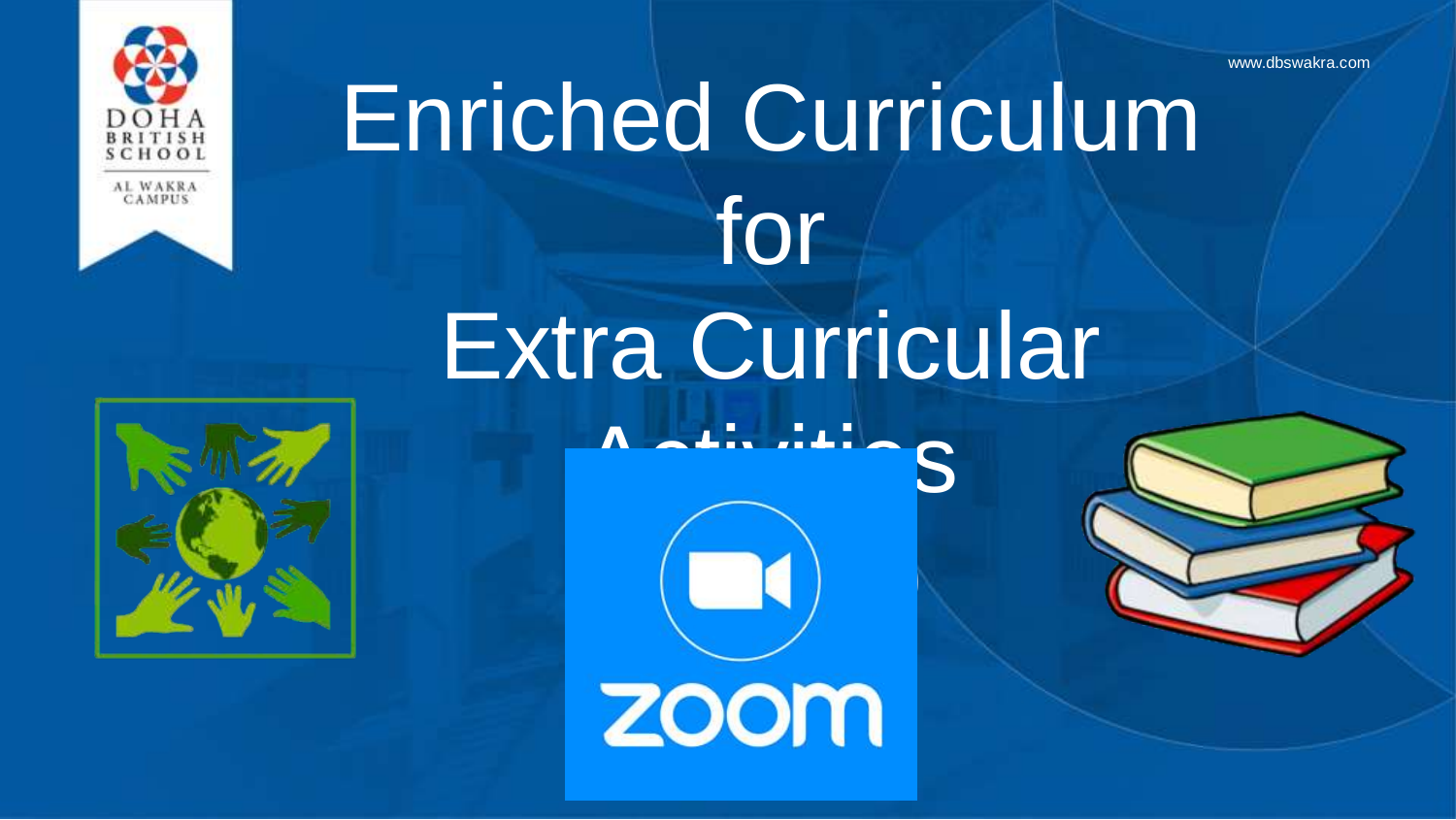

### What are ECAs?

Extra Curricular Activities are held online after school by our highly qualified teachers and other professionals.



There is a wide range of activities provided for your child to improve their skills and discover new talents. This enables our students to excel beyond their academic studies. It will be available for children from Year 1 to Year 11.



ECAs will begin on the **week beginning 7th November** and will be held via Zoom on the following days: Sunday, Tuesday and Wednesday from 2:00 to 2:30pm.

Please click and choose the preferred ECA for your child and it will be offered on a first come first served basis. For your reference:

- children in KS1 are Years 1 and 2
- children in KS2 are Years 3-6
- secondary students are Years 7-11.

The final day to sign up will be tomorrow (Thursday 4th November at 12pm). Afterwards, we will communicate to you which ECA your child will take part in and send you the Zoom link.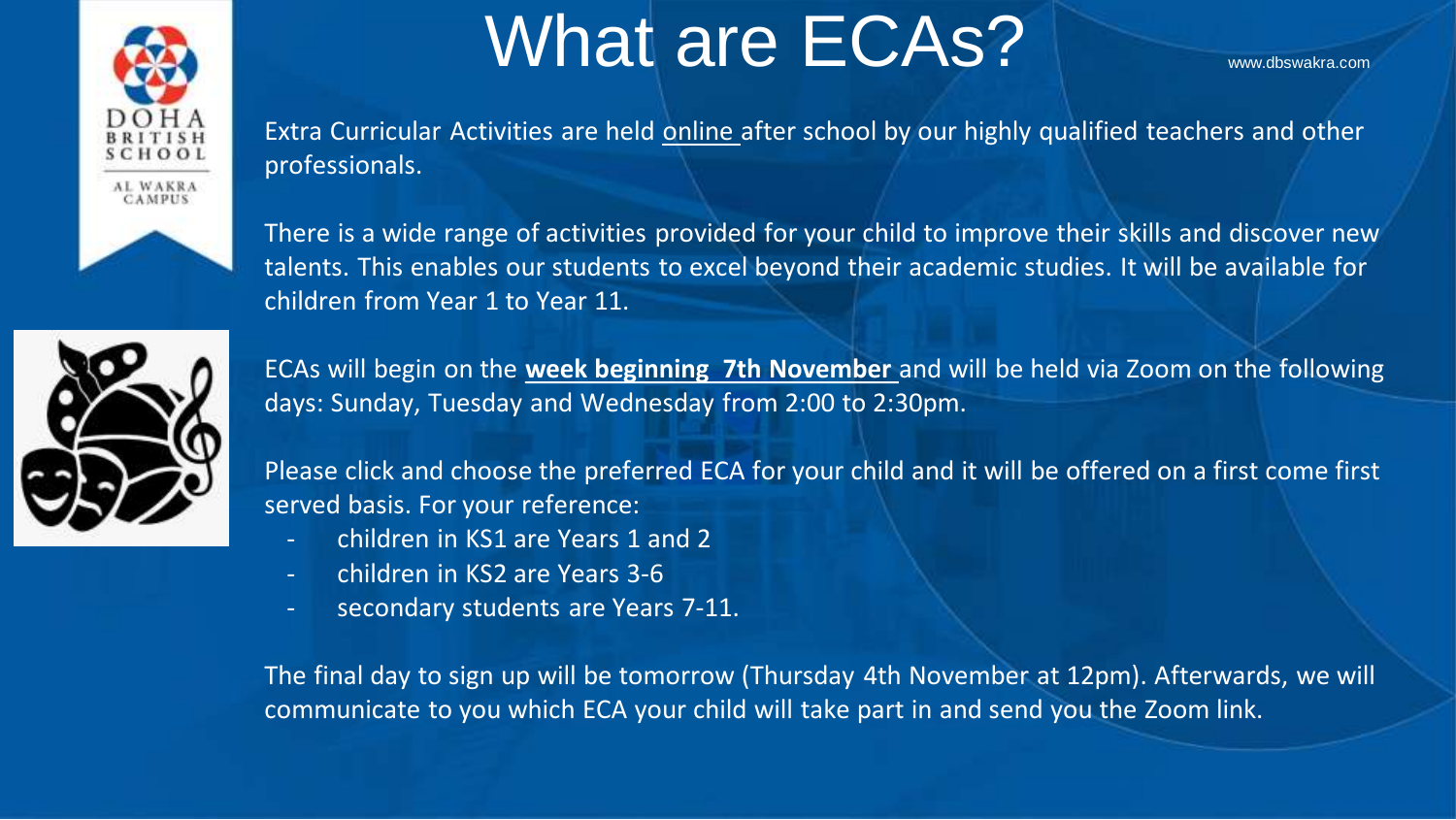

# **Qatar National Vision**



#### **QATAR'S NATIONAL VISION** 2030





The state of Qatar aims to achieve this through the following four pillars.





evelopment

a ha thempointed on of, and taxcuring in strandfund of Hving I its possie both for th



All ECAs link closely with the four main pillars of Qatar's National Vision 2030.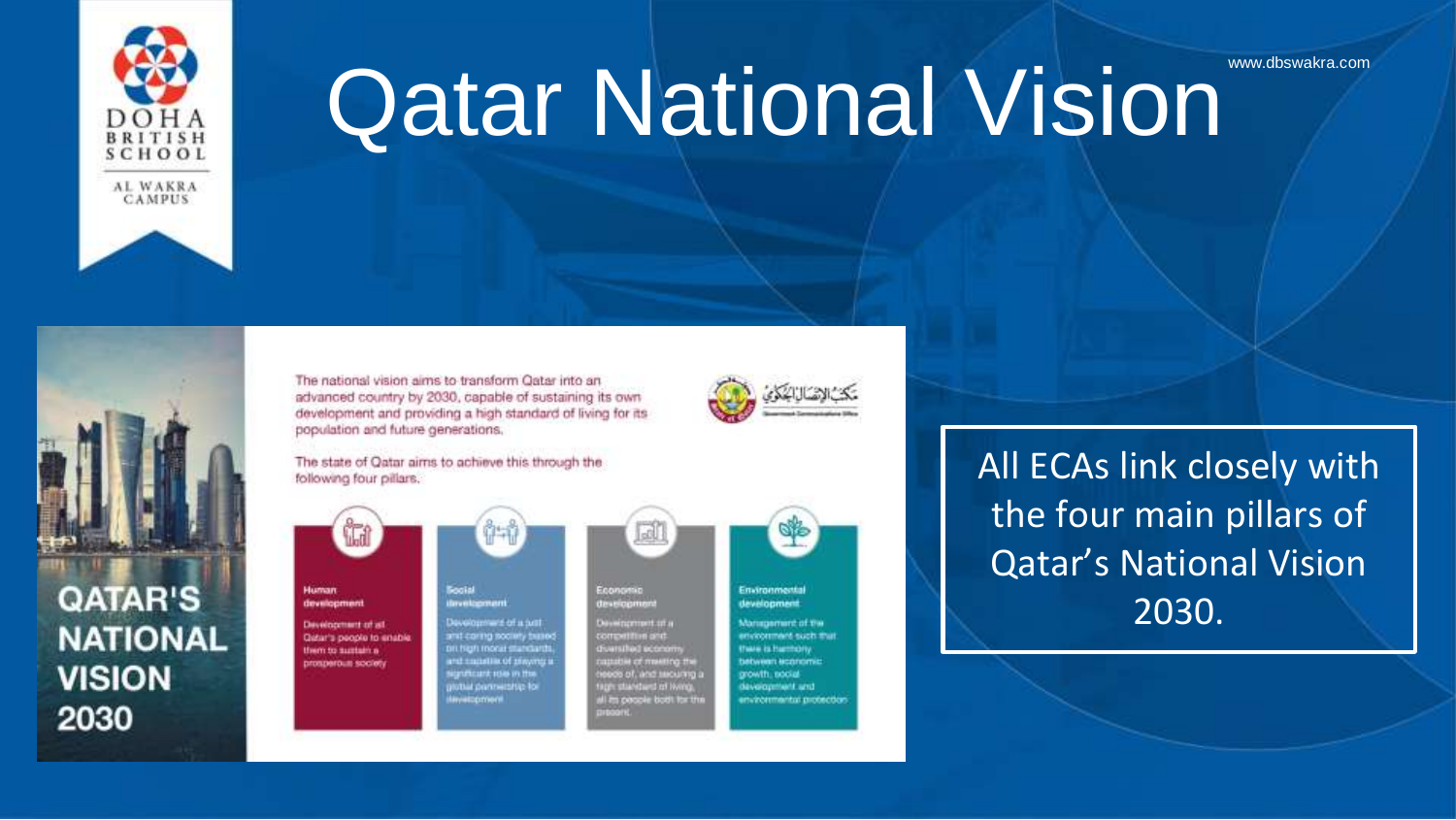

# Character **Character** Development

 $CHAO$ AL WAKRA

### **CHARACTER DEVELOPMENT**

**SELF CONFIDEN** 





During the ECAs, all children will have the opportunity to achieve Character Development awards.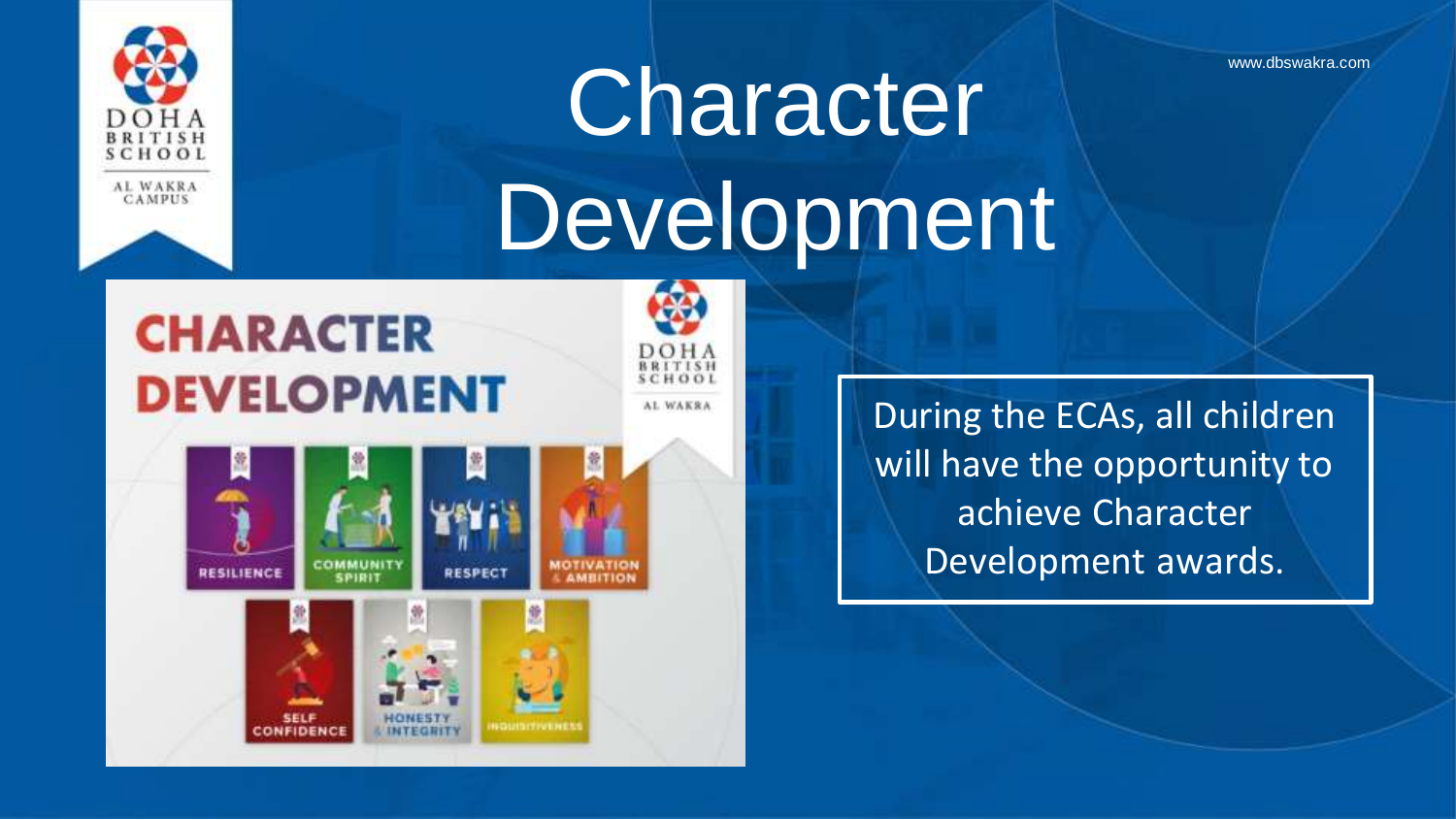www.dbswakra.com



# What ECA's are available in DBS Wakra?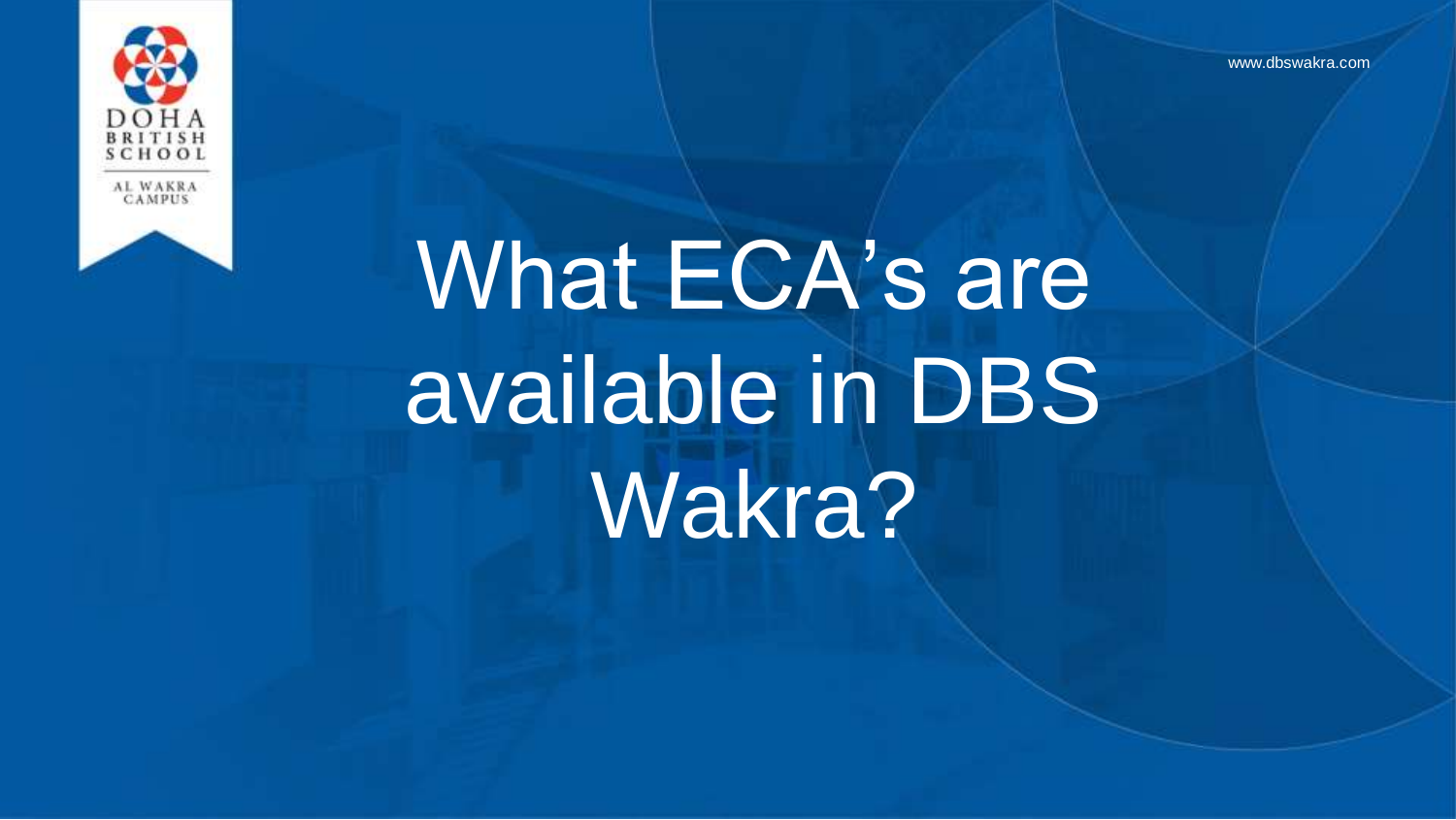

## Sunday Representation For Key Stage 1 students

#### **Poetry Basket**

Do you love poems and rhymes? Poetry basket is a fun and creative way of learning and remembering poems. This will help you build communication skills and expand your vocabulary.

For KS1 students.

#### **Phonics Fun (invite only)**

This will help you to learn phase 2 phonics sounds and use them to read and write words.

For Reception students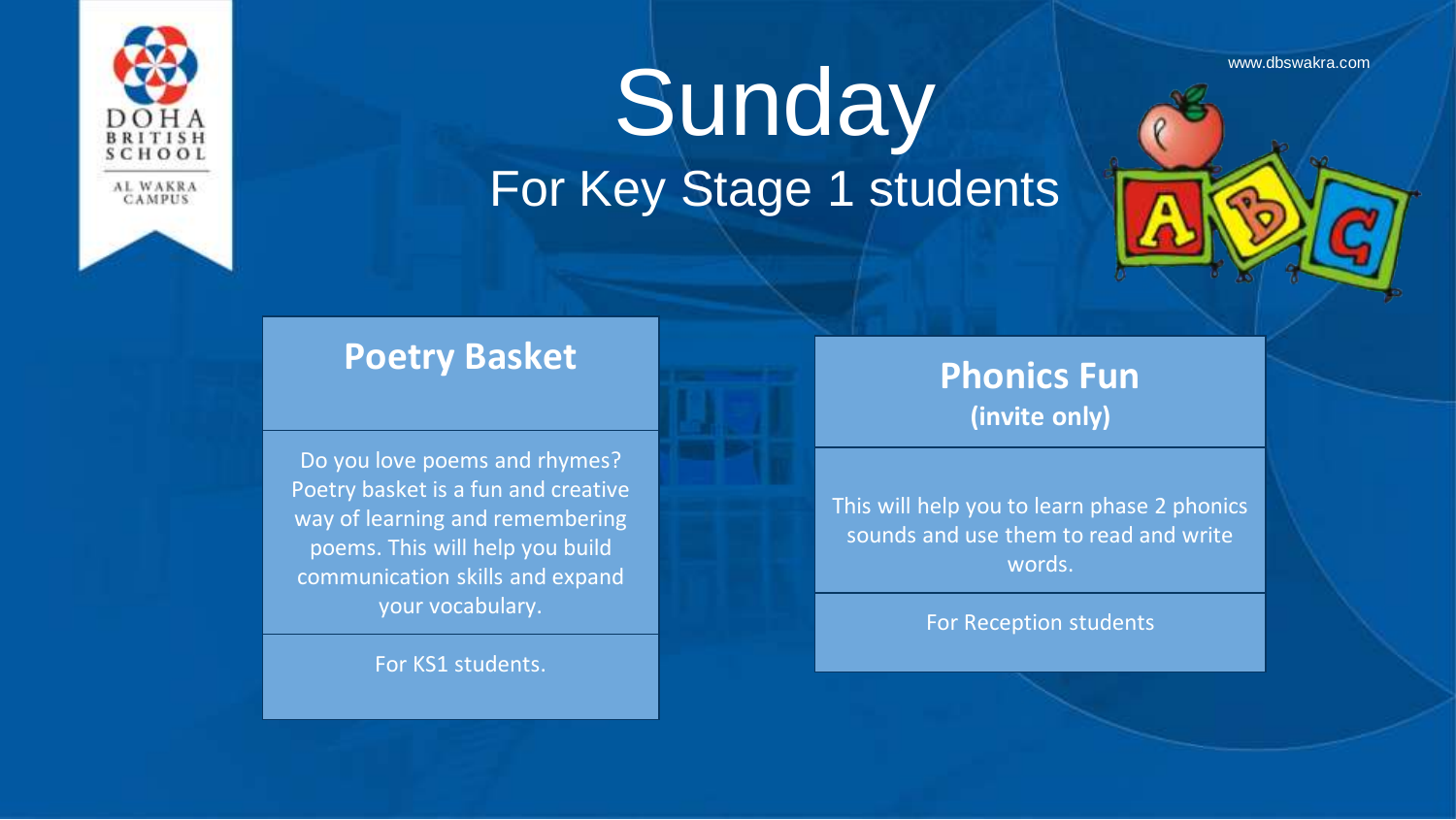

 $\cdot$ 

# Sunday www.dbswakra.com

For Key Stage 2 students



| <b>Mini Millionaires' Club</b><br>(Financial Management)                                                                                                                                                             | <b>Valiant Voices</b>                                                                                                                                                                                                                                                        | <b>Fiction Addiction</b><br><b>Book Club</b>                                                                                                                                                         | <b>Read Write Inc.</b><br>booster<br>(invite only)                                                                                                                                                                                     |
|----------------------------------------------------------------------------------------------------------------------------------------------------------------------------------------------------------------------|------------------------------------------------------------------------------------------------------------------------------------------------------------------------------------------------------------------------------------------------------------------------------|------------------------------------------------------------------------------------------------------------------------------------------------------------------------------------------------------|----------------------------------------------------------------------------------------------------------------------------------------------------------------------------------------------------------------------------------------|
| Do you enjoy Mathematics and<br>do you want to learn about<br>money management? This ECA<br>is all about learning how to use<br>mental maths, spreadsheets and<br>teamwork to learn about how to<br>manage finances. | Do you love Music and enjoy<br>singing? Join the DBS Wakra<br>singing group for the opportunity<br>to have fun while improving your<br>vocal skills, learning and<br>performing a variety of different<br>songs as a group and build your<br>self-confidence in the process. | Are you passionate about<br>reading books and exploring<br>the world of imagination?<br>Come and join the online<br>Book Club and find out the<br>wonderful treasure by<br>exploring some new books. | Do you want to improve your<br>phonics knowledge and reading<br>ability? If yes, this club is for you.<br>This ECA will be for selected<br>students only. You will receive a<br>letter soon inviting you to attend<br>this online ECA. |
| For students in Year 5 and 6.                                                                                                                                                                                        | Every Monday at lunchtime in the<br>Music Room.<br>For students in Year 3 to Year 6.                                                                                                                                                                                         | For KS2 students.                                                                                                                                                                                    | For KS2 students.                                                                                                                                                                                                                      |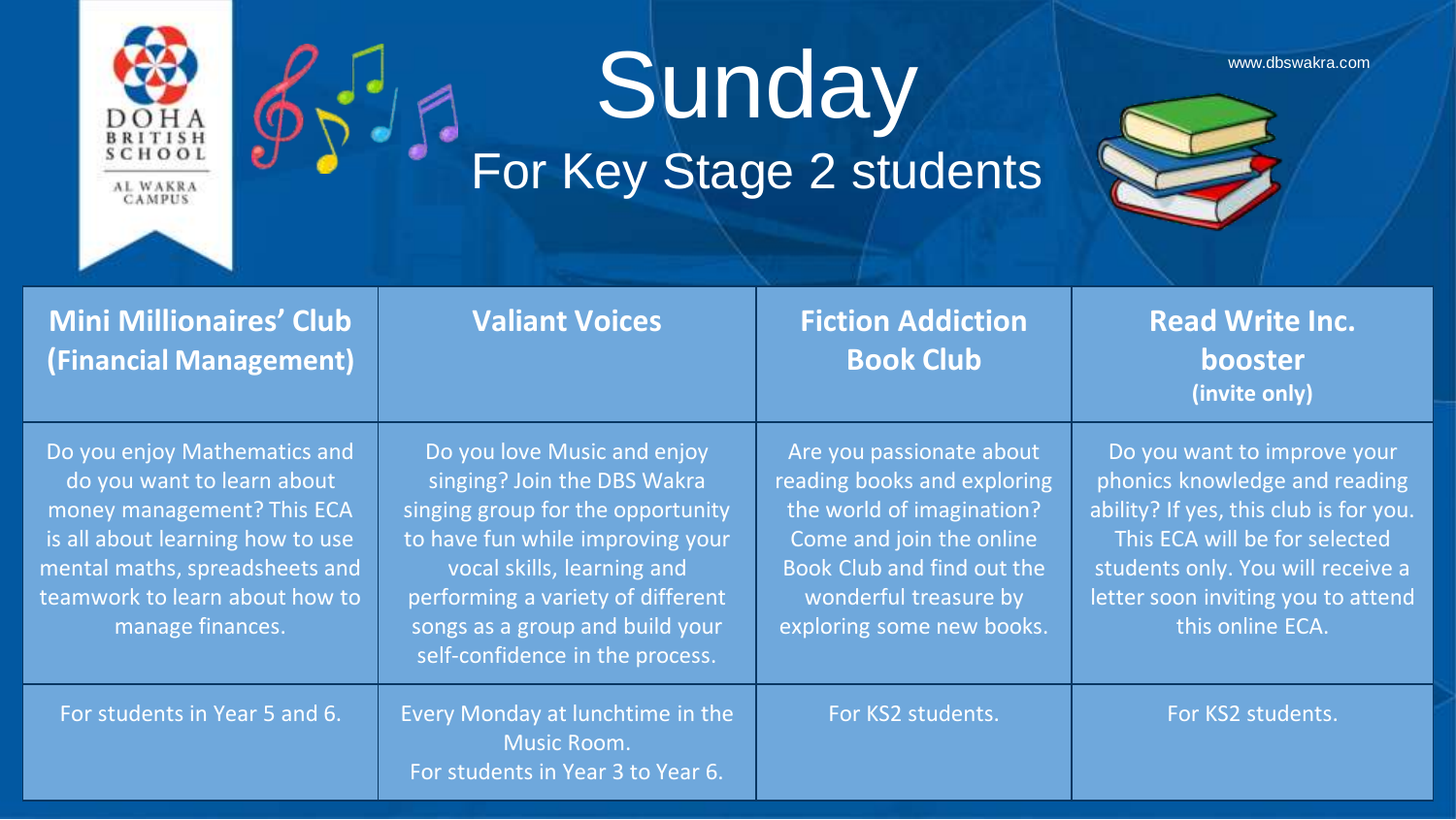

### Sunday www.dbswakra.com For Secondary students





### **Fiction Addiction Book Club**

Are you passionate about reading books and exploring the world of imagination? Come and join the Book Club and find out the wonderful treasure by exploring some new books.

#### **ECO Warriors**

Climate change and the focus on reducing the impact humans have on the planet is a main focus for many countries. The COP UN climate change conference highlighted the grave danger faced if action is not taken immediately. In this online ECA you will learn about the causes, main effects and more importantly what we can do as individuals. You will improve your confidence, debating skills and learn many new ECO techniques.

For Secondary students. **For Secondary students.** For Secondary students.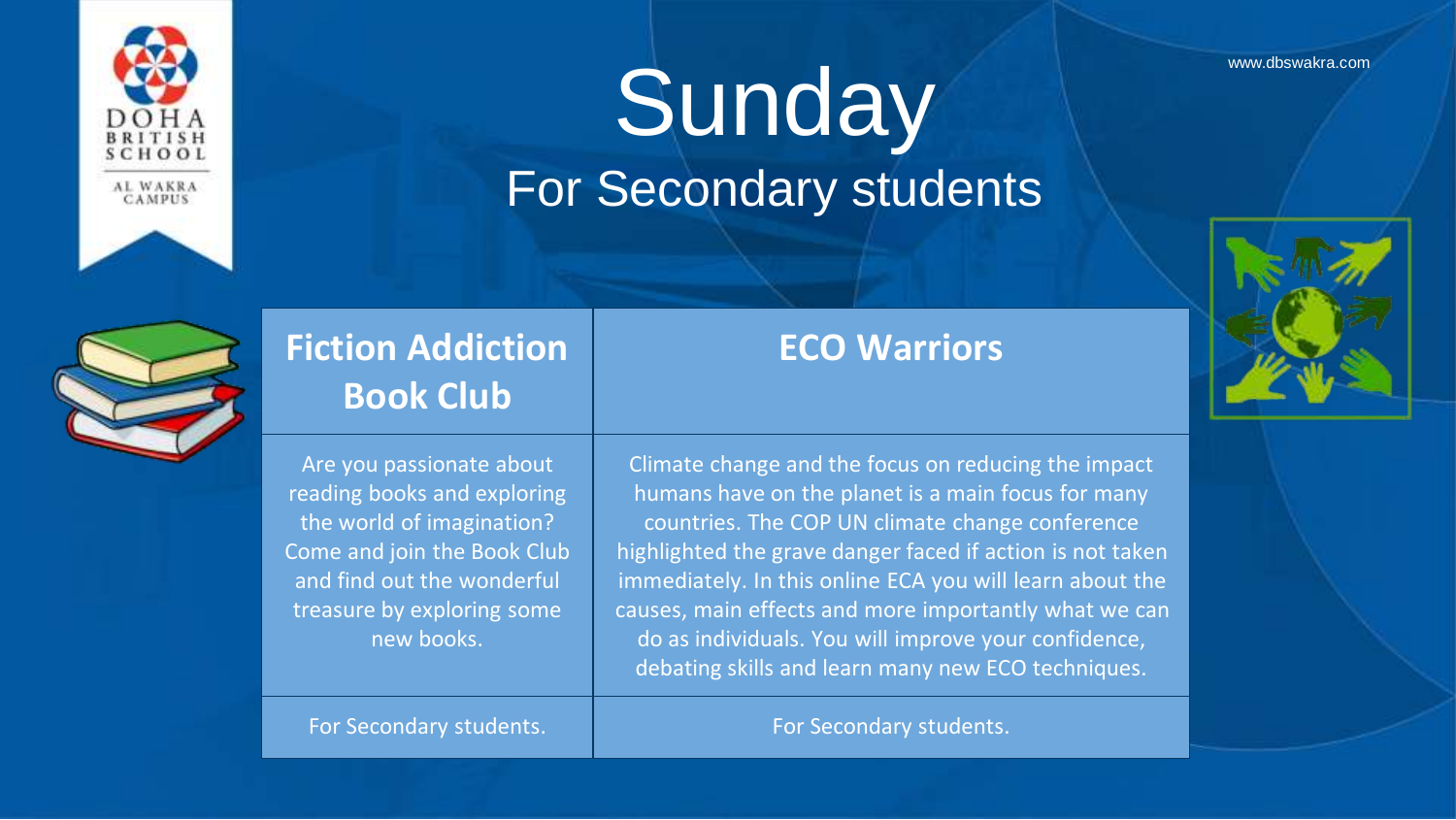

## Tuesday www.dbswakra.com

For Key Stage 1 students





#### **Super Storytelling Transform ECO Warriors Transform Times tables booster (invite only)**

Enhance your child's personality, boost their confidence and improve their language in this interactive club. Storytelling can enable them to understand different cultures, improve their listening, speaking and overall language skills in a fun way using their own imagination and creativity.

Our Planet Needs You! ECO Warriors care about their planet and their future. Is that you? In this ECA we will work on how to make our environment a greener place. A greener school, a greener town, a greener planet! We will keep up to date with small changes that can make a big difference through initiatives like 'National Recycling Week' and activities such as crafts and litter collections.

Do you want to become a Times Table rockstar? If yes, this club is for you. We will be practising quick recall of times tables facts to help support you in other areas of your mathematical learning. This ECA will be for selected students only. You will receive a letter inviting you to become a Times Tables Rockstar!

For KS1 students For KS1 and KS2 students. For KS1 and KS2 students.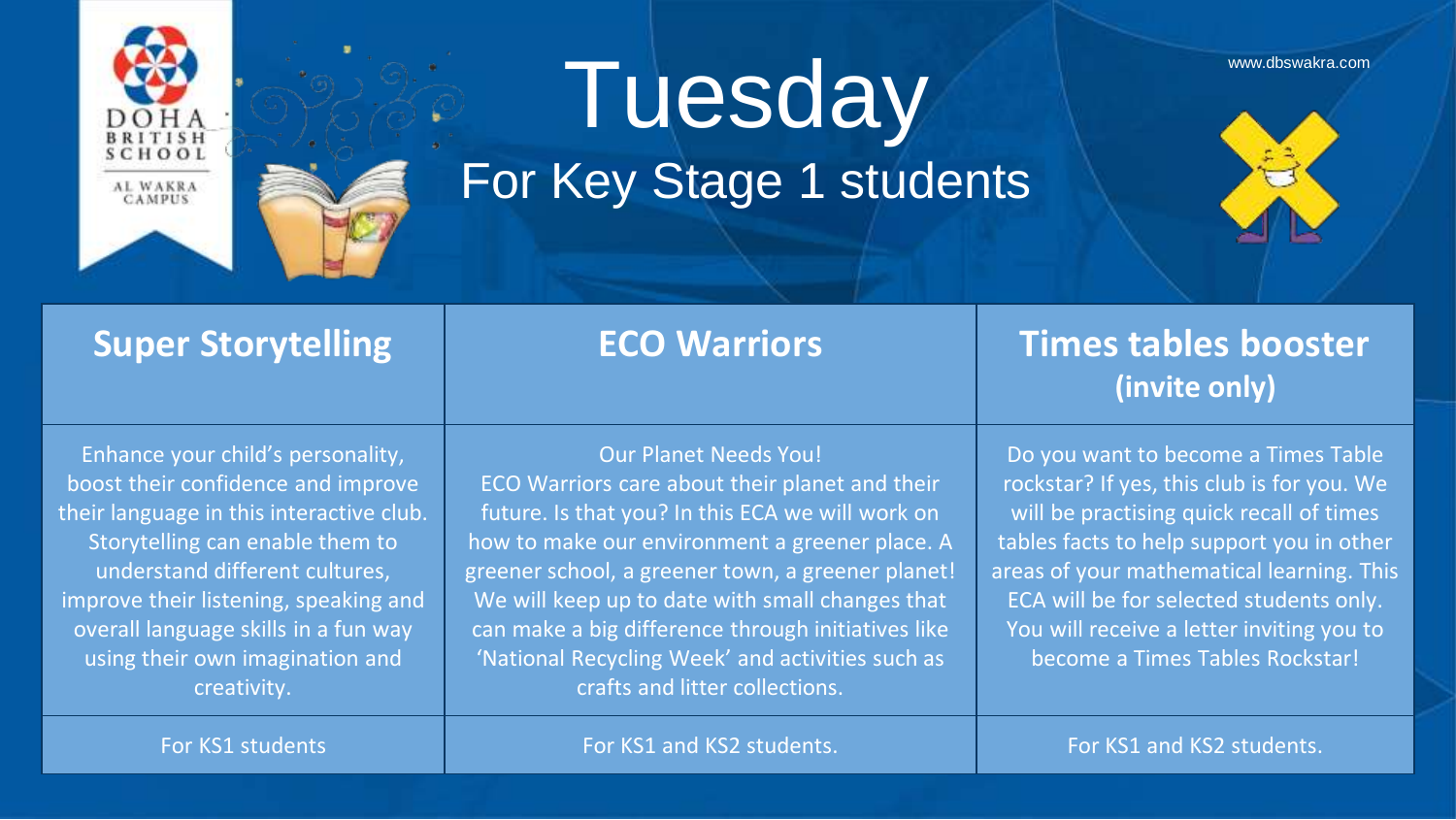

## Tuesday www.dbswakra.com For Key Stage 2 students





| <b>Fun Fitness Games</b>                                                                                                                                                                                                   | <b>ECO Warriors</b>                                                                                                                                                                                                                                                                                                                                                                                                                      | <b>Times Tables Rockstars</b><br>(invite only)                                                                                                                                                                                                                                                                                                      |
|----------------------------------------------------------------------------------------------------------------------------------------------------------------------------------------------------------------------------|------------------------------------------------------------------------------------------------------------------------------------------------------------------------------------------------------------------------------------------------------------------------------------------------------------------------------------------------------------------------------------------------------------------------------------------|-----------------------------------------------------------------------------------------------------------------------------------------------------------------------------------------------------------------------------------------------------------------------------------------------------------------------------------------------------|
| In our club, we will play fun<br>games such as scavenger hunts,<br>fitness tic-tac-toe, assault<br>courses and also workouts. If you<br>would like to have some fun<br>whilst getting active, this is the<br>club for you! | <b>Our Planet Needs You!</b><br>ECO Warriors care about their planet and their<br>future. Is that you? In this ECA we will work on how<br>to make our environment a greener place. A<br>greener school, a greener town, a greener planet!<br>We will keep up to date with small changes that can<br>make a big difference through initiatives like<br>'National Recycling Week' and activities such as<br>crafts and litter collections. | Do you want to be a Times Table rockstar? If yes,<br>this club is for you. We will be practising quick<br>recall of times tables facts to help support your<br>child in other areas of their mathematical<br>learning. This ECA will be for selected students<br>only. You will receive a letter inviting you to<br>become a Times Tables Rockstar! |
| For KS2 students.                                                                                                                                                                                                          | For KS1 and KS2 students.                                                                                                                                                                                                                                                                                                                                                                                                                | For KS1 and KS2 students.                                                                                                                                                                                                                                                                                                                           |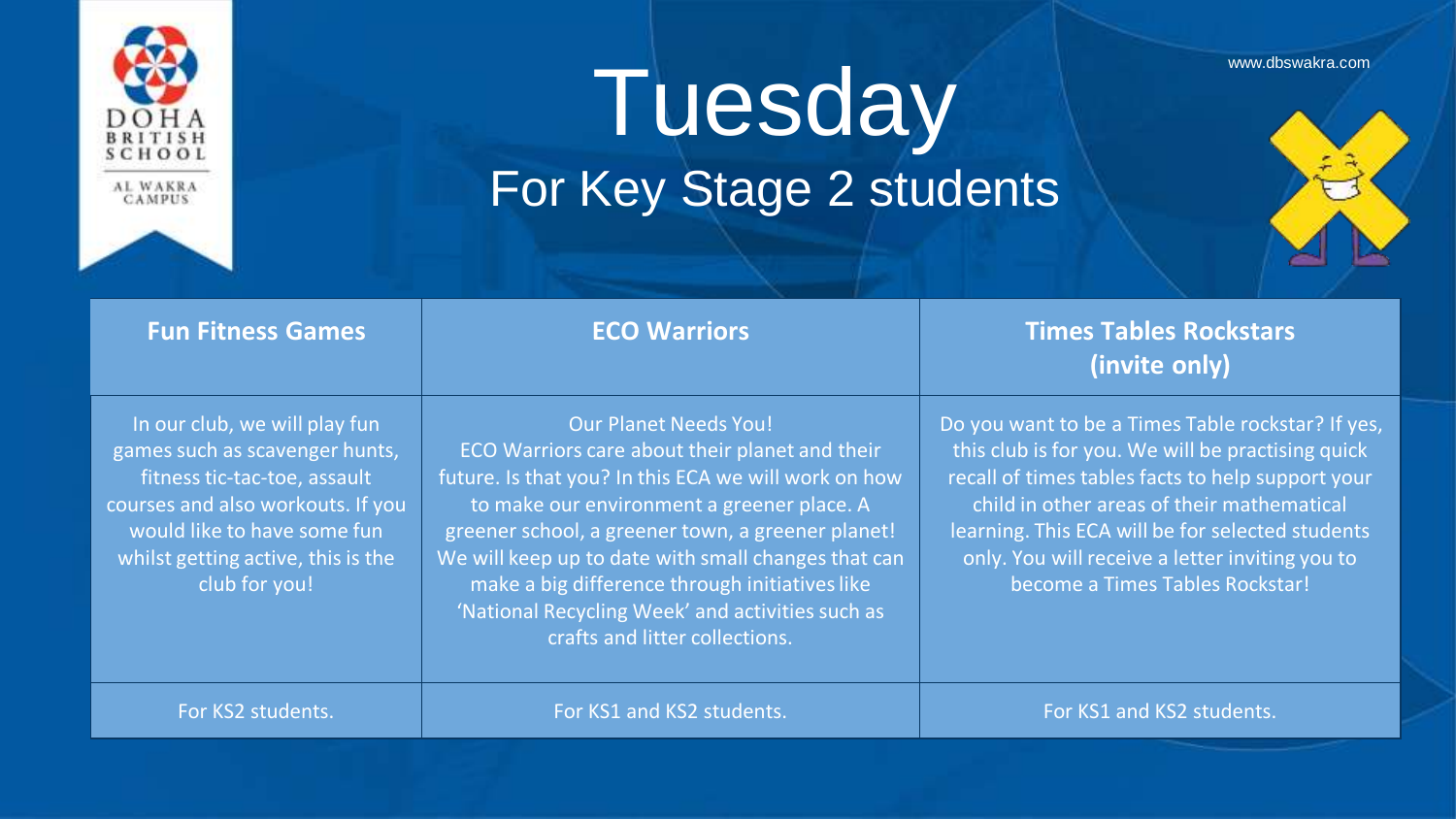

### Tuesday www.dbswakra.com For Secondary students

Do you want to boost your Science knowledge? Whether you need extra revision for your upcoming GCSE's or would like to prepare yourself for entering KS4 Science, come to this club to enhance your Science knowledge. The Product Design Club has a goal to provide practical subject matter promoting the ability for invention, resourcefulness and ultimately innovation. It prepares students for the world that doesn't yet exist, involving technologies that have not yet been invented, and that present technical and ethical challenges of which we are not yet aware.

**Savvy Scientists Perfect Product Designers Arabic Reading Club**

**(Arabic speakers only)**

The Arabic Reading Club aims to enhance the reading skill of students and increase their vocabulary, as well as increase their knowledge and ability to understand different texts.

For Years 9, 10 and 11. **For Year 10 and 11.** For Year 10 and 11. For Year 10 and 11 students.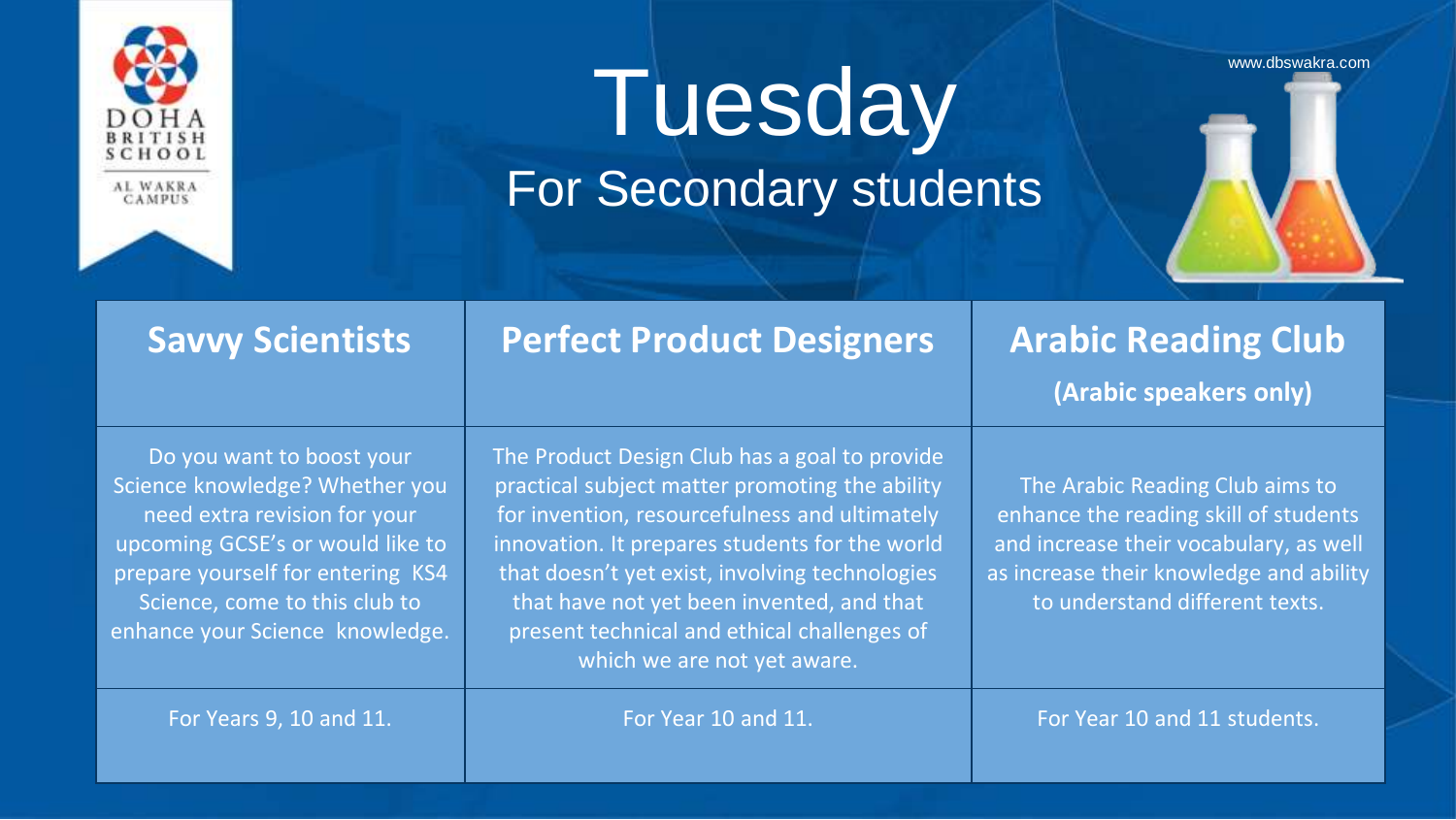

### Wednesday and www.dbswakra.com For Key Stage 1 students



| <b>Handwriting Heroes</b><br>(invite only)                                                                                                                                                                                 | <b>Marvellous Mindfulness</b>                                                                                                                                                                                                                                                             | <b>Grammar Greatness and</b><br><b>Spelling Superstars</b>                                                                                                                                                                       | <b>Arabic Reading Club</b>                                                                                           |
|----------------------------------------------------------------------------------------------------------------------------------------------------------------------------------------------------------------------------|-------------------------------------------------------------------------------------------------------------------------------------------------------------------------------------------------------------------------------------------------------------------------------------------|----------------------------------------------------------------------------------------------------------------------------------------------------------------------------------------------------------------------------------|----------------------------------------------------------------------------------------------------------------------|
| Would you like to improve your<br>handwriting and write neatly?<br>Well this ECA is for you! This ECA<br>will be for selected students only.<br>You will receive a letter inviting<br>you to become a Handwriting<br>Hero! | Sometimes life gets busy and we<br>forget to take time out for<br>ourselves. Sound familiar?<br>Mindfulness helps you to<br>focus on the present moment which<br>can reduce stress and increase your<br>well-being. Join us online for this<br>ECA to find out how to be more<br>mindful. | Do you enjoy reading for<br>pleasure? Do you want to get<br>lost in adventures and explore<br>different worlds? If so, this<br>reading ECA is for you. You will<br>read lots of different stories and<br>learn at the same time. | If you are interested to<br>improve your reading<br>skills, come and join us<br>online. We will have lots<br>of fun! |
| For KS1 and KS2 students.                                                                                                                                                                                                  | For KS1 and KS2 students.                                                                                                                                                                                                                                                                 | For Year 2 students.                                                                                                                                                                                                             | For KS1 students.                                                                                                    |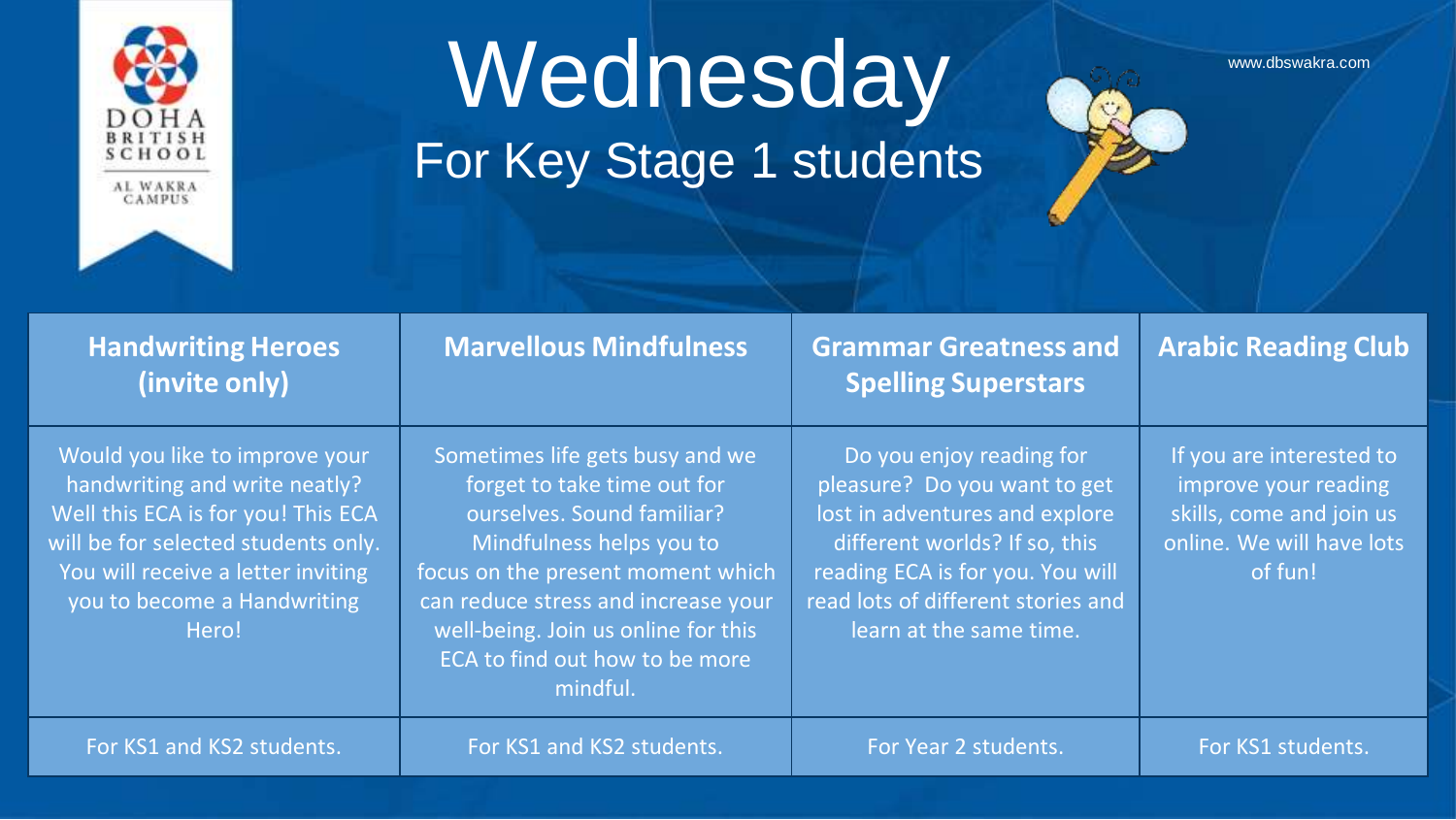

# Wednesday A Manusch Strategie

For Key Stage 2 students

| <b>Handwriting Heroes</b><br>(invite only)                                                                                                                                                                                    | <b>Marvellous Mindfulness</b>                                                                                                                                                                                                                                                          | <b>Discover Debating</b>                                                                                                                                                                                    | <b>Yoga Stars Club</b>                                                                                                                                                                            | <b>Grammar Greatness and</b><br><b>Spelling Superstars</b>                                                                                                                                                                          |
|-------------------------------------------------------------------------------------------------------------------------------------------------------------------------------------------------------------------------------|----------------------------------------------------------------------------------------------------------------------------------------------------------------------------------------------------------------------------------------------------------------------------------------|-------------------------------------------------------------------------------------------------------------------------------------------------------------------------------------------------------------|---------------------------------------------------------------------------------------------------------------------------------------------------------------------------------------------------|-------------------------------------------------------------------------------------------------------------------------------------------------------------------------------------------------------------------------------------|
| Would you like to improve<br>your handwriting and write<br>neatly? Well this ECA is for<br>you! This ECA will be for<br>selected students only. You<br>will receive a letter inviting<br>you to become a<br>Handwriting Hero. | Sometimes life gets busy and we<br>forget to take time out for ourselves.<br>Sound familiar?<br>Mindfulness helps you to<br>focus on the present moment which<br>can reduce stress and increase your<br>well-being. Join us online for this ECA<br>to find out how to be more mindful. | Do you enjoy expressing<br>your ideas and opinions?<br>Do you enjoy problem<br>solving tasks? This ECA<br>gives you opportunities to<br>do this whilst developing<br>your speaking and<br>listening skills. | Do you want to relax<br>and unwind at the<br>end of the school<br>day? Do you want to<br>improve your<br>flexibility whilst<br>having fun with your<br>peers? If so, this yoga<br>ECA is for you! | Do you enjoy reading for<br>pleasure? Do you want to<br>get lost in adventures and<br>explore different worlds? If<br>so, this reading ECA is for<br>you. You will read lots of<br>different stories and learn<br>at the same time. |
| For KS1 and KS2 students.                                                                                                                                                                                                     | For KS1 and KS2 students.                                                                                                                                                                                                                                                              | For KS2 and Secondary<br>students.                                                                                                                                                                          | For KS2 and<br>Secondary students.                                                                                                                                                                | For Year 3 and 4 students.                                                                                                                                                                                                          |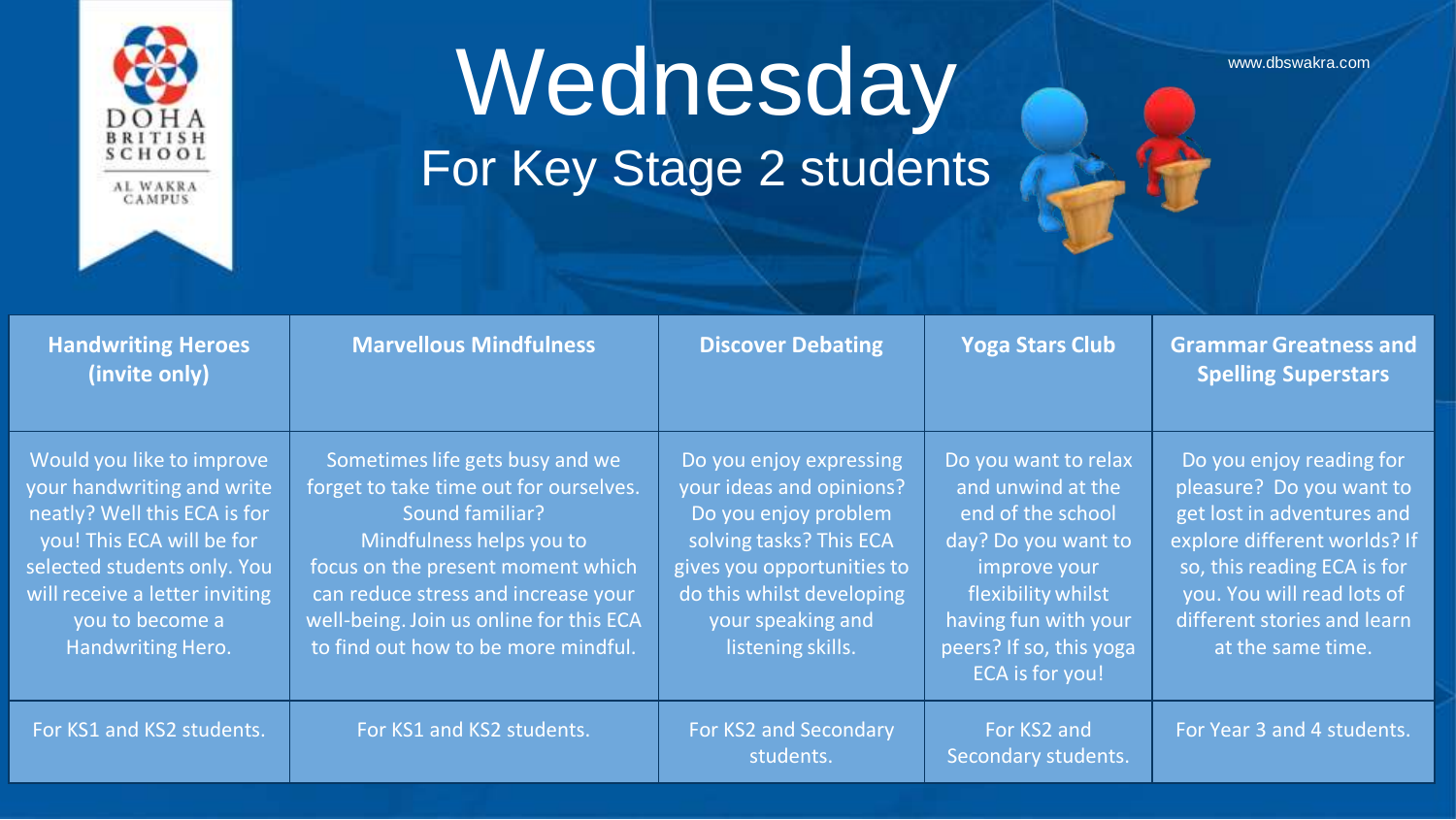

### Wednesday www.dbswakra.com For Secondary students



| <b>The DBS Bugle</b>                                                                                                                                                                                                                                                                                      | <b>Effervescent</b><br><b>Economics</b>                                                                                                                                                                                                                                                                        | <b>Discover</b><br><b>Debating</b>                                                                                                                                                                       | Yoga Stars Club                                                                                                                                                                          |
|-----------------------------------------------------------------------------------------------------------------------------------------------------------------------------------------------------------------------------------------------------------------------------------------------------------|----------------------------------------------------------------------------------------------------------------------------------------------------------------------------------------------------------------------------------------------------------------------------------------------------------------|----------------------------------------------------------------------------------------------------------------------------------------------------------------------------------------------------------|------------------------------------------------------------------------------------------------------------------------------------------------------------------------------------------|
| Do you want to be part of an<br>academic club designed to expose<br>you to the skills of journalism,<br>photography, drawing, publication,<br>and collaboration? Well look no<br>further than our already established<br>and hugely successful DBS Bugle. A<br>paper for students and ran by<br>students! | Do you want a greater<br>understanding of the way the<br>world works? Why are some<br>countries poor and other<br>countries wealthy? What is the<br>stock market? Do we need<br>money? Economics helps us<br>understand historical events,<br>interpret today's news and make<br>predictions about the future. | Do you enjoy expressing your<br>ideas and opinions? Do you<br>enjoy problem solving tasks?<br>This ECA gives you<br>opportunities to do this whilst<br>developing your speaking and<br>listening skills. | Do you want to relax and<br>unwind at the end of the<br>school day? Do you want to<br>improve your flexibility whilst<br>having fun with your peers? If<br>so, this yoga ECA is for you! |
| For Secondary students.                                                                                                                                                                                                                                                                                   | For Secondary students.                                                                                                                                                                                                                                                                                        | For KS2 and Secondary<br>students.                                                                                                                                                                       | For KS2 and Secondary<br>students.                                                                                                                                                       |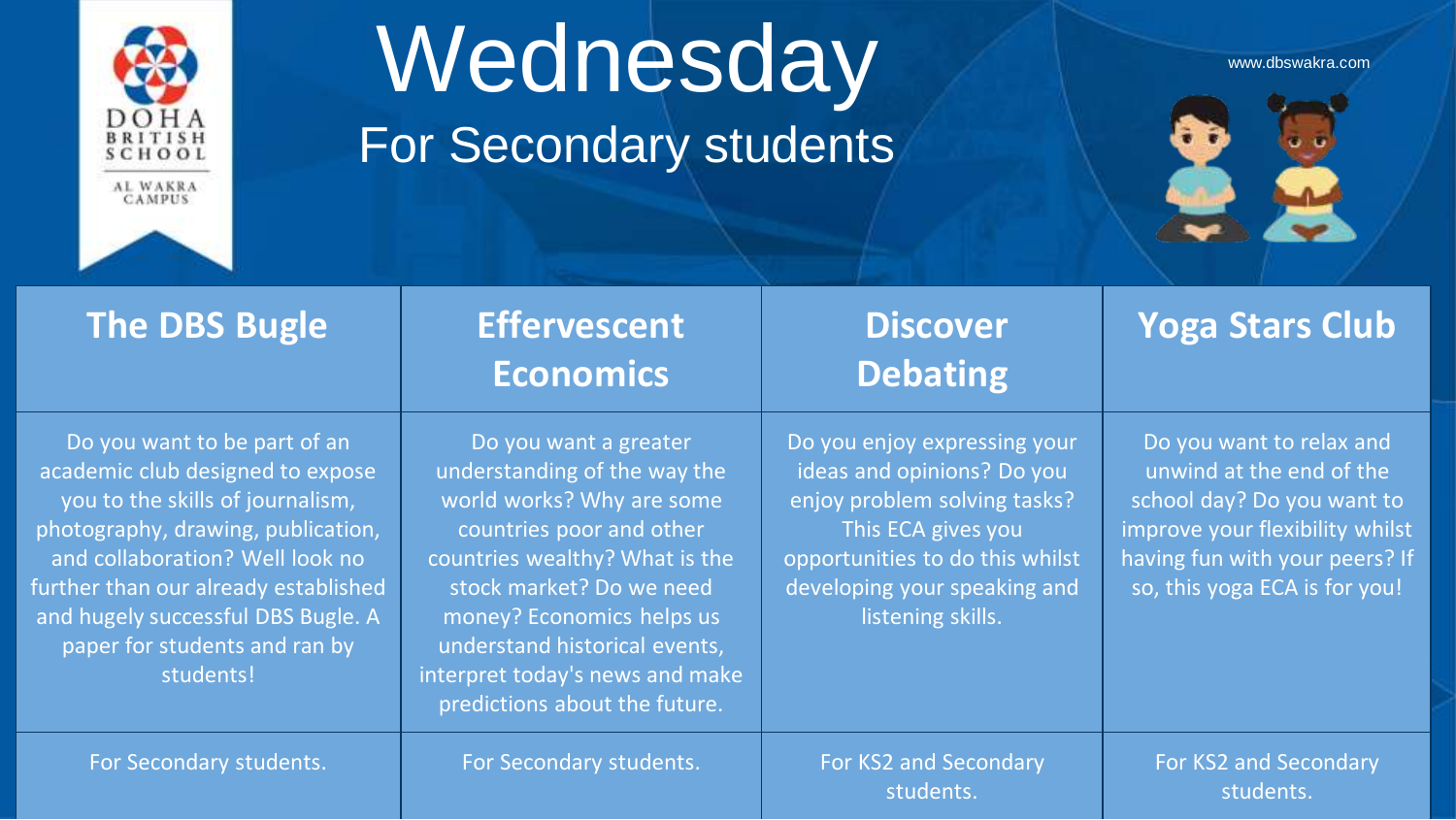



# How to sign up:

Click the link below to fill out the form:

Remember to only choose an ECA for the Key Stage / Year Group your child is in. If you have more than one child, you will need to complete the form for each child.

Please understand it is not guaranteed your child will be able to attend the chosen ECA as it is based on a first come first served basis.

We will communicate to you which ECA your child will take part in. Your child cannot change ECA after being allocated a slot. They can change it when we release the ECAs again in January 2022.